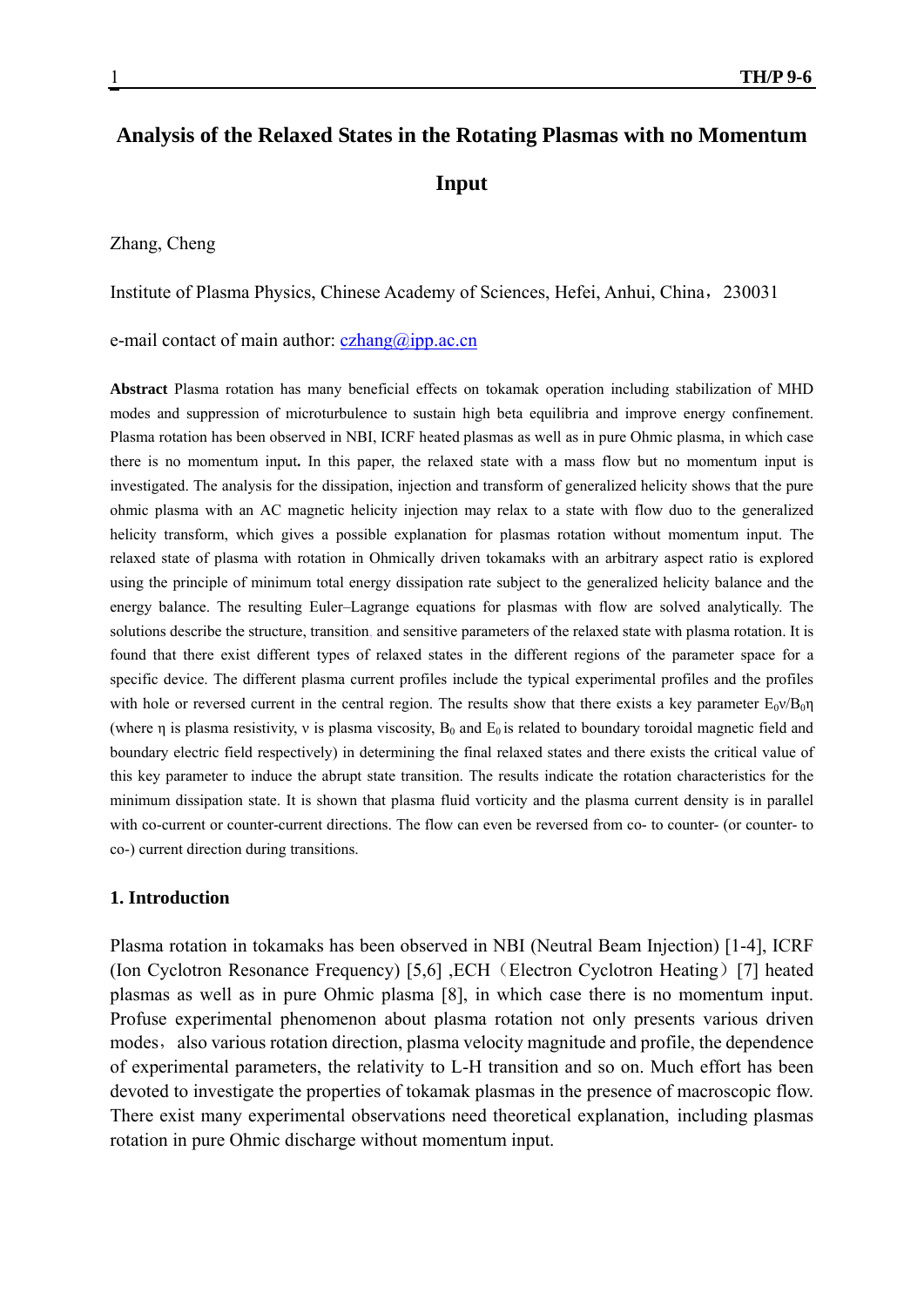Experiments have shown that in some cases tokamak plasmas tend to evolve to a 'self-consistent' natural profile and under some conditions may evolve to other forms of states [9-11]. It implies that a relaxation mechanism may exist in tokamak plasmas. Basically, three different variation principles have been used in plasma physics. The first one is the minimum magnetic energy principle developed by Taylor [12, 13]. The principle leads to the force-free plasma equilibrium, which has successfully represented reversed-field-pinch (RFP) equilibria. The second is the minimum entropy production principle proposed by Hameiri and Bhattacharjee [14]. The third is the principle of minimum rate of energy dissipation presented for the first time by Montgomery and Phillips [15]. Many authors have applied the minimum energy dissipation principle to predict features of driven steady state for RFPs [15-17], direct current helicity injected torus [18-20] as well as inductively driven tokamaks [21-23]. In all the above papers no account was taken of mass flow. The effects of mass flow on the minimum dissipation states have been discussed for the first time by Montgomery et al.[24]. In recent years, experimental observations of tokamaks indicate that plasma rotation can be routinely obtained in experiments and has many beneficial effects on tokamak operation including stabilization of MHD instabilities and turbulence to improve the beta limit and confinement. So it is necessary to introduce a mass flow in the plasma relaxation theory.

In this paper, the relaxed state of plasma with a mass flow but no momentum input in Ohmically driven tokamaks is investigated using the principle of minimum total energy dissipation rate subject to the generalized helicity balance and the energy balance. The resulting Euler–Lagrange equations are solved analytically. The solutions describe the structure, transition, and sensitive parameters of the relaxed state with plasma rotation, and may give a possible explanation for the experimental plasmas rotation without momentum input.

At first we give an analysis for the dissipation, injection and transform of generalized helicity in sec.2. The Euler–Lagrange equations are given in sec.3. The main results for plasma current density and plasma rotation are given in Sec.4 and Sec.5. Finally, we give the summary in Sec.6.

## **2. Analysis for the dissipation, injection and transform of generalized helicity**

The generalized helicity consists of magnetic helicity, cross helicity and kinetic helicity. We have generalized helicity for ion system as following

$$
H = \int [(m/e)^2 \nabla \times \vec{u} \cdot \vec{u} + (2m/e)\vec{u} \cdot \vec{B} + \vec{A} \cdot \vec{B}] d\tau
$$
 (1)

Where  $\vec{B} = \nabla \times \vec{A}$ .

From plasma MHD equations we have  $\frac{dH}{dt} + \oint d\vec{\sigma} \cdot \vec{S} = \int Q d\tau$  $\frac{dH}{dt} + \oint d\vec{\sigma} \cdot \vec{S} = \int Q d\tau$  (2)

where *S*  $\vec{S}$  is the generalized helicity flow, Q is the dissipation density of the generalized helicity. We have  $Q = Q_m + Q_c + Q_k$  (3)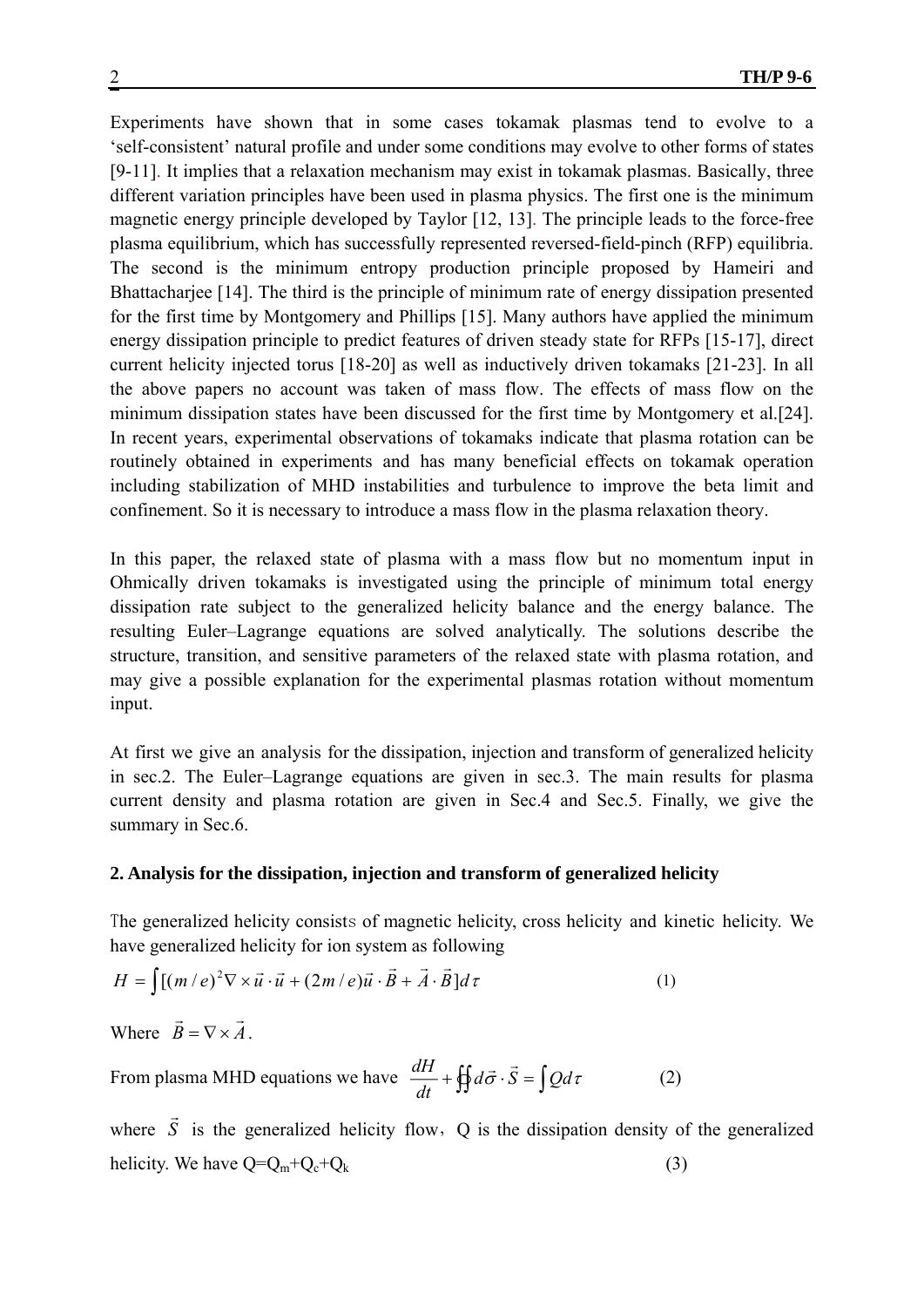Where  $Q_m$ ,  $Q_c$ ,  $Q_k$  is the dissipation density of magnetic helicity, cross helicity and kinetic helicity respectively. For idea plasmas, we have

$$
Q_c = 2\vec{E} \cdot \vec{B} - \frac{2m}{e} \vec{E} \cdot \nabla \times \vec{u} - \frac{2m}{e} (\vec{u} \times \vec{B}) \cdot \nabla \times \vec{u}
$$
 (3.1)

$$
Q_m = -2\vec{E} \cdot \vec{B} \tag{3.2}
$$

$$
Q_k = \frac{2m}{e} \vec{E} \cdot \nabla \times \vec{u} + \frac{2m}{e} (\vec{u} \times \vec{B}) \cdot \nabla \times \vec{u}
$$
 (3.3)

We can see that there exist the transform between magnetic helicity, cross helicity and kinetic helicity. The dissipation of magnetic helicity is absorbed by cross helicity through electric field force. Meanwhile, the transform between cross helicity and kinetic helicity is driven by electric field force as well as Lorontz force. It is found that the same transform also exists in non-ideal plasmas. Considering the non-ideal effects, we got the generalized helicity balance equation as following

$$
\frac{dH}{dt} = -\int 2(\frac{m}{e}\vec{\omega} + \vec{B}) \cdot (\frac{1}{ne}\nabla \cdot \vec{P} + \eta \vec{y})d\tau - \oint d\vec{\sigma} \cdot \left[ (\phi + \frac{mu^2}{2e})\vec{G} + \vec{g} \times (\vec{u} \times \vec{G}) + (\frac{1}{ne}\nabla \cdot \vec{P} + \eta \vec{y}) \times \vec{g} \right] \tag{4}
$$

where  $\vec{g} = \frac{m}{u} \vec{u} + A$ *e*  $\vec{g} = \frac{m}{\vec{u}} + \vec{A}$ ,  $\vec{G} = \nabla \times \vec{g}$ ,  $\vec{\omega}$  is the fluid vorticity  $\vec{\omega} = \nabla \times \vec{u}$ 

The total dissipation density of the generalized helicity for non-ideal plasmas is as following

$$
Q = 2\left(\frac{m}{e}\vec{\omega} + \vec{B}\right) \cdot \left(\frac{1}{ne}\nabla \cdot \vec{P} + \eta \vec{j}\right)
$$
\n<sup>(5)</sup>

The helicity flow is  $S = (\phi + \frac{ma}{2})G + \vec{g} \times (\vec{u} \times G) + (-\nabla \cdot P + \eta \vec{y}) \times \vec{g}$ *ne*  $G + \vec{g} \times (\vec{u} \times G)$  $\vec{S} = (\phi + \frac{mu^2}{2e})\vec{G} + \vec{g} \times (\vec{u} \times \vec{G}) + (\frac{1}{ne} \nabla \cdot \vec{P} + \eta \vec{y}) \times \vec{g}$  $(\phi + \frac{mu}{\epsilon})G + \vec{g} \times (\vec{u} \times G) + (-\nabla \cdot P + \eta \vec{g}) \times \vec{g}$  (6)

The total generalized helicity will be conservation for steady states, so the helicity injection will be balance with dissipation. The analysis for the dissipation, injection and transform of generalized helicity shows that the pure ohmic plasma with an AC magnetic helicity injection may relax to a state with flow duo to the generalized helicity transform. It gives a possible explanation for plasmas rotation without momentum input.

#### **3. The Euler-Lagrange equations of Rotating Plasmas in Tokamak**

The relaxed state is explored using the principle of minimum total energy dissipation rate subject to the generalized helicity balance and the energy balance. Applying the force balance condition for the non-idea rotating plasmas and assuming that plasma viscidity is contributed mostly from ion, we got generalized helicity dissipation density from (5) as following

$$
Q = \frac{m V}{ne^2} \vec{\omega} \cdot (\nabla \times \vec{\omega}) + (\frac{V}{ne} + \frac{2m \eta}{e}) \vec{\omega} \cdot \vec{j} + 2\eta \vec{j} \cdot \vec{B}
$$
(7)

Assuming plasma velocity and vorticity vanish on the plasma boundary, also  $B_n=0$ , we obtain the normal helicity flow on the surface from equation (6) as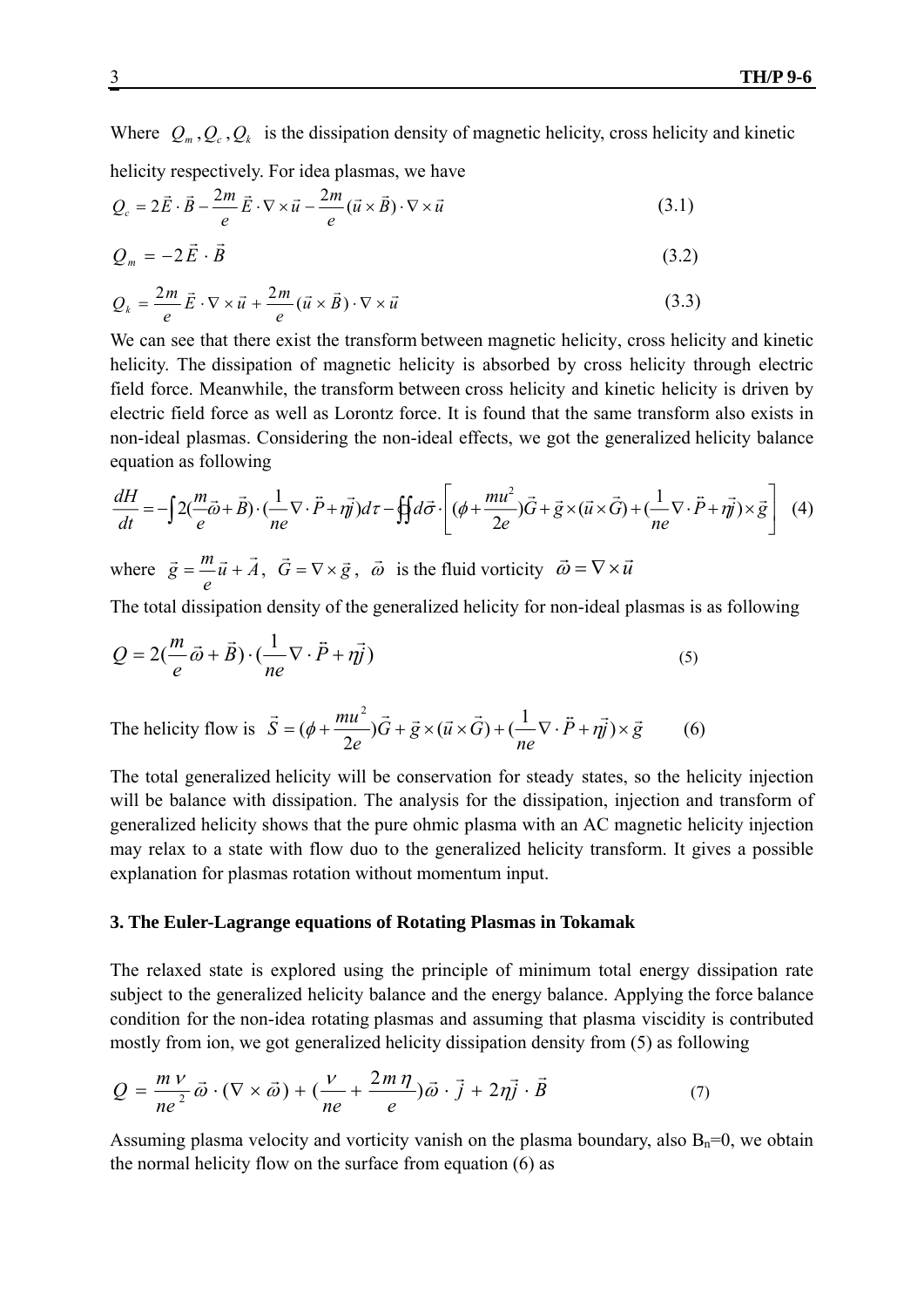$$
S_n = (\vec{\eta} \times \vec{A})_n \tag{8}
$$

Which is the AC magnetic helicity injection rate related to a pure Ohmic driven plasma. Finally, we obtained the functional for Ohmic plasmas with a magnetic helicity injection as

$$
W = \int_{V} (\eta j^2 + v\omega^2) d\tau
$$
  
+  $\tilde{\lambda} \int_{V} \left[ \frac{mV}{ne^2} \vec{\omega} \cdot (\nabla \times \vec{\omega}) + \left( \frac{V}{ne} + \frac{2m\eta}{e} \right) \vec{\omega} \cdot \vec{j} + 2\eta \vec{j} \cdot \vec{B} - 2\vec{E} \cdot \vec{B} \right] d\tau$   
+  $\tilde{\beta} \int_{V} (\eta j^2 + v\omega^2 - \vec{E} \cdot \vec{j}) d\tau$  (9)

Where  $\tilde{\lambda}$  and  $\tilde{\beta}$  are Lagtangian multipliers,  $\eta$  and v is the resistivity and viscosity respectively. Comparing the first and the second teams of the second line, we got the scale for the ratio of both terms as

$$
K = \frac{r_c}{L} \cdot \frac{R_m}{R_m + R_v}
$$

Where  $r_c$  is Larmor radius, L is the device scale,  $R_m$  and  $R_v$  is the magnetic-Reynolds number and Reynolds number respectively. We can neglect the first team of the second line for the states with Larmor radius much smaller than the device scale. Taking the first variation, we got Euler-Lagrange equation and the natural boundary condition as following

$$
2(1+\tilde{\beta})\nabla \times r\vec{y} + \frac{\tilde{\lambda}}{2}\left(\frac{v}{ne} + \frac{2\eta m}{e}\right)\nabla \times \vec{\omega} + 2\tilde{\lambda} r\vec{y} - \tilde{\lambda}\vec{E} - \tilde{\beta}\nabla \times \vec{E} = 0
$$
\n(10)

$$
2\left(1+\tilde{\beta}\right)\nu\vec{\omega}+\frac{\tilde{\lambda}}{2}\left(\frac{\nu}{ne}+\frac{2m\,\eta}{e}\right)\vec{j}=0\tag{11}
$$

$$
\left[\frac{\tilde{\lambda}}{2}\left(\frac{v}{ne} + \frac{2\eta m}{e}\right)\vec{\omega} + \tilde{\lambda}\eta \vec{B} + 2(1+\tilde{\beta})\eta \vec{y} - \tilde{\beta}\vec{E}\right]_b = 0\tag{12}
$$

## **4. The Analytical solution of plasma current density**

The equation  $(10)$  is predigested to give an analytical analysis for plasma current prifiles. Selecting a square minor cross, η and ν is assumed uniform through whole plasma. The applied electric field and vacuum toroidal magnetic field is assumed to be inversely proportional to r. We got Euler-Lagrange equation for toroidal current density and magnetic field in the cylindrical coordinate as following.

$$
\frac{1}{r}\frac{\partial}{\partial r}\left(r\frac{\partial j_{\varphi}}{\partial r}\right) + \frac{\partial^2 j_{\varphi}}{\partial z^2} - \frac{j_{\varphi}}{r^2} + \lambda^2 j_{\varphi} - \frac{\lambda^2}{2\eta}E_{\varphi} = 0
$$
\n(13)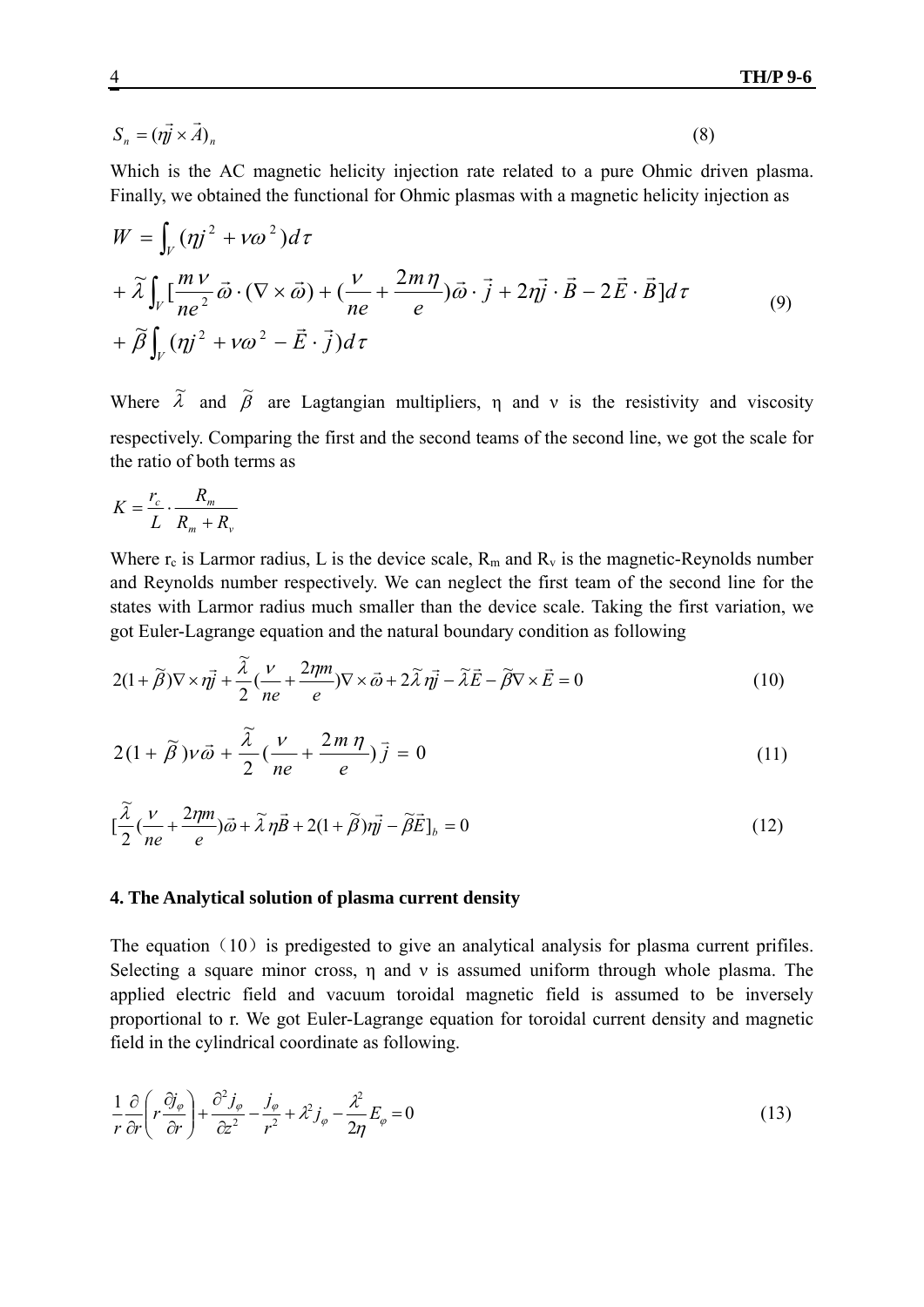$$
\frac{1}{r}\frac{\partial}{\partial r}\left(r\frac{\partial B_{\varphi}}{\partial r}\right) + \frac{\partial^2 B_{\varphi}}{\partial z^2} - \frac{B_{\varphi}}{r^2} - \lambda j_{\varphi} + \frac{\lambda}{2\eta}E_{\varphi} = 0
$$
\n(14)

The natural boundary condition is

$$
j_{\varphi b} = j_{\varphi}(r, z)|_{b} = \frac{1}{r|_{b}} \left( \frac{\beta E_{0} r_{0}}{2\eta} - \frac{\lambda B_{0} r_{0}}{2} \right)
$$
(15)

Where

$$
\lambda = \frac{\tilde{\lambda} / (1 + \tilde{\beta})}{\left[1 - C\tilde{\lambda}^2 / (1 + \tilde{\beta})^2\right]},
$$
\n(16)

$$
\beta = \frac{\tilde{\beta}/(1+\tilde{\beta})}{[1-C\tilde{\lambda}^2/(1+\tilde{\beta})^2]}
$$
\n(17)

$$
C = \frac{(v / ne + 2m \eta / e)^2}{16 \eta v}
$$
 (18)

 $B_0$  and  $E_0$  is the vacuum toroidal magnetic field and applied electric field at  $r = r_0$  respectively ( $r_0$  is the major radius of tokamak). We can see that (13)-(15) has same forms as the equations without mass flow [23] but the  $\lambda$  and  $\beta$  is different, which includes plasma parameter C, assumed uniform through whole plasma here. Actually, the solutions of the plasma current profiles represent the configuration in the plasma center region duo to above uniform assumation for parameters η, ν and C.

The resulting Euler–Lagrange equations for plasmas with flow are solved analytically. We get the analytical solution for toroidal current density [22, 23]

$$
j_{\varphi}(r, z) = Y(r, z) + E_0 r_0 / 2\eta r
$$
\n(19)

Where  $Y(r, z)$  is the solution of the homogeneous equation related to (13), with the boundary condition

$$
Y_b = (\beta E_0/2\eta - E_0/2\eta - \lambda B_0/2) r_0/r_b = \alpha (\beta, \lambda) r_0/r_b
$$
\n(20)

We have the solution of Y as  $Y(r, z)=Y_1(r, z)+Y_2(r, z).$  (21)

For  $k_n^1 \leq \lambda < k_{n+1}^1$ , we have  $k_{n}^{\perp} \leq \lambda \ < k_{n+1}^{\perp}$ 

$$
Y_{1} = \sum_{m=1}^{n} \frac{a_{m} J_{1}(k_{m}^{1} r)}{\sin(u_{m} h)} \Big[ \sin(u_{m} z) + \sin(u_{m} (h - z)) \Big] + \sum_{m=n+1}^{\infty} \frac{a_{m} J_{1}(k_{m}^{1} r)}{\sin(u_{m} h)} \Big[ \sinh(u_{m} h) + \sinh(u_{m} (h - z)) \Big]
$$
(22)

With  $u_m^2 = \lambda^2 - (k_m^1)^2$  for  $1 \le m \le n$  and  $u_m^2 = (k_m^1)^2 - \lambda^2$  for  $m > n$ .  $k_m^1 = x_m^1 / r_{00}, x_m^1$  is the

m<sup>th</sup> zero point of the Bessel function of order 1. For  $v_m \le \lambda < v_{m+1}$  with  $v_n = n\pi / h$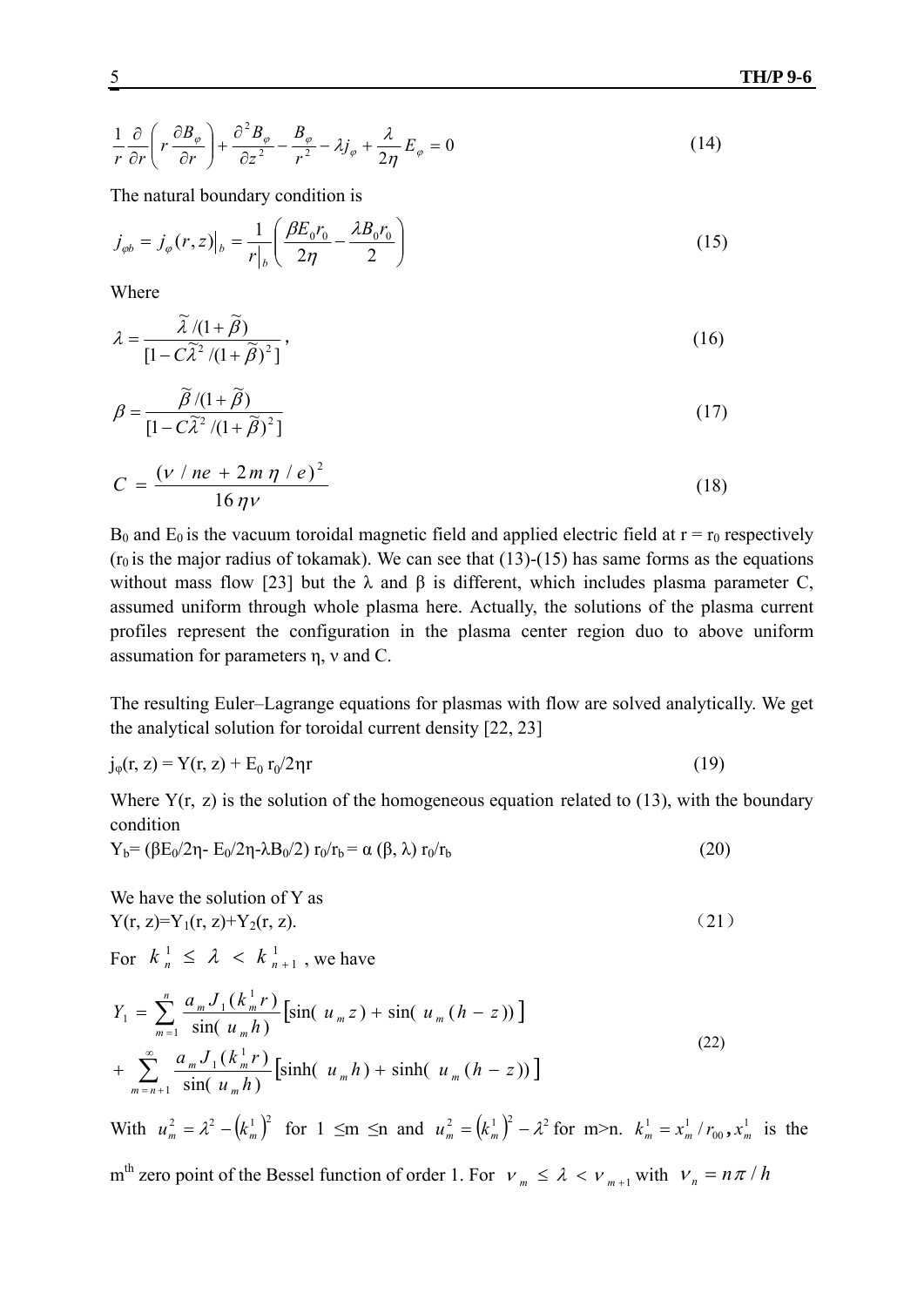$$
Y_2 = \sum_{n=1}^{m} \left[ c_n J_1(k_n r) + d_n N_1(k_n r) \right] \sin(v_n z)
$$
  
+ 
$$
\sum_{n=m+1}^{\infty} \left[ c_n I_1(k_n r) + d_n K_1(k_n r) \right] \sin(v_n z)
$$
 (23)

Where  $J_1$ ,  $N_1$ ,  $I_1$  and  $K_1$  are respectively Bessel and modified Bessel functions.

For given v,  $E_0 / \eta$  and  $B_0$ , the values of  $\alpha$  and  $\lambda$  should be obtained consistently by the energy and helicity balance conditions. However, the process cannot be accomplished using an analytical method.

The analytical analyses indicate that for a device of given dimensions, Y is only related to  $\lambda$ and  $\alpha$ , where  $\lambda$  determines the form of Y. Different forms of Y are obtained in different  $\lambda$ ranges as analyzed in Ref.[ 22-23]. The final current profile is mainly determined by λ, also related to the relative magnitude of two terms of Y and  $E_0 r_0/2\eta r$ . Similar to the case without plasma flow, there exist different types of relaxed states in the different regions of the parameter space for a specific device. The different plasma current profiles include the typical experimental profiles and the profiles with reversed shear, while the current may have a hole or even reverse in the central part as shown in FIG. 1.



*FIG 1, Plasma current profile reversed in the central region for the dimensions of JT-60U (R<sub>0</sub> = 3.4 m,*  $a = 1.2m$ ,  $h = 4.6m$ , with the parameters of  $\lambda = 2.3$   $m^{-1}$ ,  $\alpha = 1.71$  MA/m<sup>2</sup>,  $E_0$ / $\eta = 11.61$  MA/m2

The analysis also shows that there exists a key parameter  $E_0v/B_0n$  in determining the final relaxed states and there exists the critical value of this key parameter to induce the abrupt state transition. We can see that the key parameter for rotating plasma is different from the case without mass flow  $(E_0/B_0\eta)$ .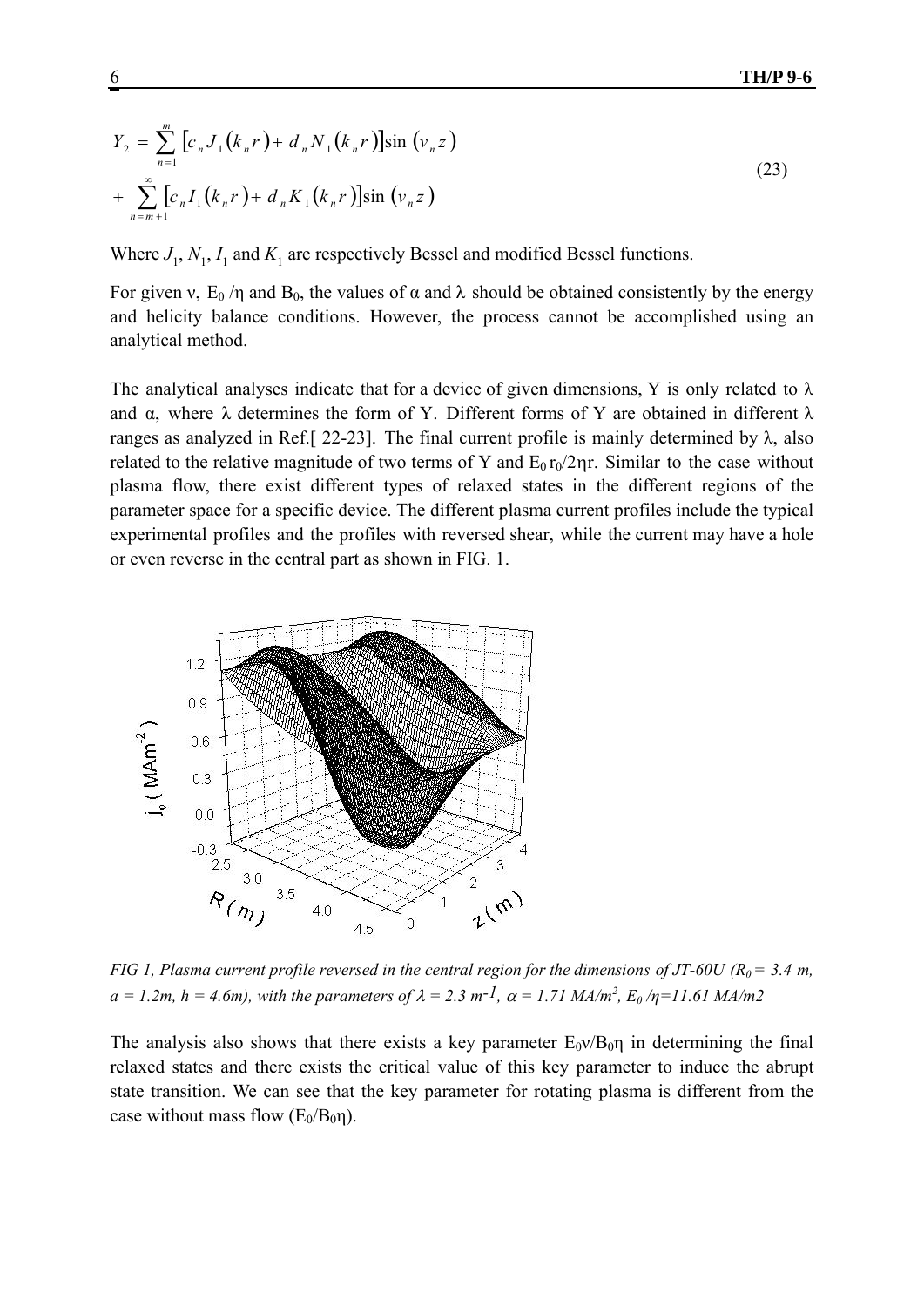# **5. The plasma fluid vorticity of the relaxed state in Ohmically driven tokamaks**

The plasma fluid vorticity is obtained from equation (11)

$$
\vec{\omega} = -\frac{\tilde{\lambda}'}{4} \left( \frac{1}{ne} + \frac{2m\,\eta}{\nu} \right) \vec{j} \tag{24}
$$

where  $\widetilde{\lambda}' = \frac{\lambda}{1+\widetilde{\beta}}$  $\tilde{a}$ ,  $\tilde{\lambda}$  $' = \frac{\lambda}{1+\widetilde{\beta}}$ . For a selected  $\lambda$ , we can get two  $\widetilde{\lambda}'$  solutions as following

$$
\widetilde{\lambda}_1' = \frac{-1 + \sqrt{1 + 4C\lambda^2}}{2C\lambda}, \quad \widetilde{\lambda}_2' = \frac{-1 - \sqrt{1 + 4C\lambda^2}}{2C\lambda}
$$
\n(25)

When  $\lambda > 0$ , we have  $\tilde{\lambda}_1 > 0$  ( $\vec{\omega}$  in counter-current directions) and  $\tilde{\lambda}_2' < 0$  ( $\vec{\omega}$  in co-current directions). When  $\lambda < 0$ , we have  $\tilde{\lambda}_1' < 0$  ( $\vec{\omega}$  in co-current directions) and  $\tilde{\lambda}_2' > 0$  ( $\vec{\omega}$  in counter-current directions). This means that for one value of  $\lambda$  (or one current density form), we have two possible fluid vorticity dirictions, in co-current or counter-current directions. For the solution  $\lambda_1$  $\widetilde{\lambda}'_1$ , the fluid vorticity diriction changes from co-current to counter-current direction smoothly when  $\lambda$  is changing from less than zero to more than zero. But for  $\lambda'_2$  $\widetilde{\lambda}'_2$ solution, the fluid vorticity diriction changes from counter-current to co-current direction abruptly.

## **6. Summary**

The relaxed state of plasma with rotation in Ohmically driven tokamaks with an arbitrary aspect ratio is explored using the principle of minimum total energy dissipation rate subject to the generalized helicity balance and the energy balance. The resulting Euler–Lagrange equations for plasmas with flow are solved analytically. The solutions describe the structure, transition, and sensitive parameters of the relaxed state with plasma rotation. It is found that there exist different types of relaxed states in the different regions of the parameter space for a specific device. The different plasma current profiles include the typical experimental profiles and the profiles with hole or reversed current in the central region. The results show that there exists a key parameter  $E_0v/B_0n$  in determining the final relaxed states and there exists the critical value of this key parameter to induce the abrupt state transition. The results also indicate the rotation characteristics for the minimum dissipation state. It is shown that plasma fluid vorticity is in parallel the plasma current density in co-current or counter-current directions. The flow can even be reversed from co- to counter- (or counter- to co-) current direction during transitions. The results show that the pure ohmic plasma with an AC magnetic helicity injection may relax to a state with flow.